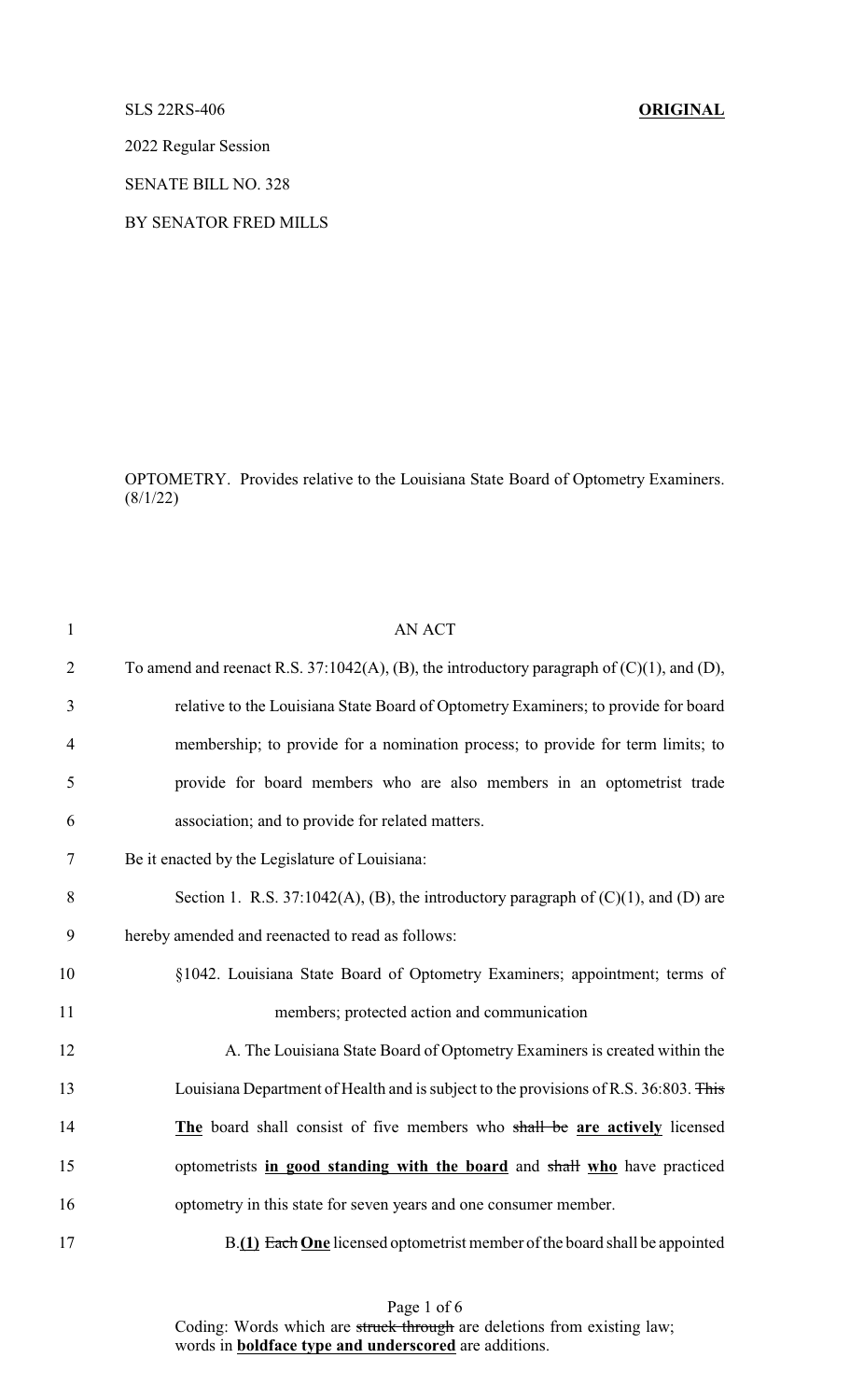| 1  | by the governor from a list of three names submitted to him by the board from each      |
|----|-----------------------------------------------------------------------------------------|
| 2  | of the five board districts in accordance with this Subsection. The governor shall      |
| 3  | ensure that his appointments demonstrate race, gender, ethnic, and geographical         |
| 4  | diversity. For the purpose of preparing the list of three names, the board shall        |
| 5  | conduct an annual meeting on a date in June set by the board annually, at which all     |
| 6  | optometrists licensed under the laws of Louisiana shall have the right to attend,       |
| 7  | nominate and vote. The board shall have the authority to regulate and prescribe the     |
| 8  | place and hour of the meeting, the method of nomination, and the manner of voting.      |
| 9  | Each optometrist in attendance shall have the right to vote for those persons duly      |
| 10 | nominated and no cumulative or proxy voting shall be permitted. Each optometrist        |
| 11 | voting must vote for three nominees in order for his ballot to be valid, and any ballot |
| 12 | indicating votes for more or less than three nominees shall be null and void. The       |
| 13 | three persons receiving the greatest number of votes of those in attendance at the      |
| 14 | meeting shall be the three persons whose names shall be submitted to the governor       |
| 15 | for appointment to the board. At least thirty days prior to the meeting the board shall |
| 16 | mail notices to each optometrist licensed under the laws of Louisiana at the address    |
| 17 | shown in his current registration notifying each optometrist of the exact date, place   |
| 18 | and hour of the meeting, the purpose of the meeting and of his right to attend and      |
| 19 | vote. The consumer member may apply directly to the office of the governor.             |
| 20 | (2) The board districts shall be comprised of the following parishes:                   |
| 21 | (a) District One shall be comprised of the parishes of Jefferson, Orleans,              |
| 22 | Plaquemines, St. Bernard, St. Charles, St. Helena, St. Tammany, Tangipahoa,             |
| 23 | and Washington.                                                                         |
| 24 | District Two shall be comprised of the parishes of Ascension,<br>(b)                    |
| 25 | Assumption, Lafourche, Livingston, St. James, St. John the Baptist, and                 |
| 26 | Terrebonne.                                                                             |
| 27 | District Three shall be comprised of the parishes of East Baton<br>(c)                  |
| 28 | Rouge, East Feliciana, Iberia, Iberville, Lafayette, Point Coupee, St. Martin, St.      |
| 29 | Mary, West Baton Rouge, and West Feliciana.                                             |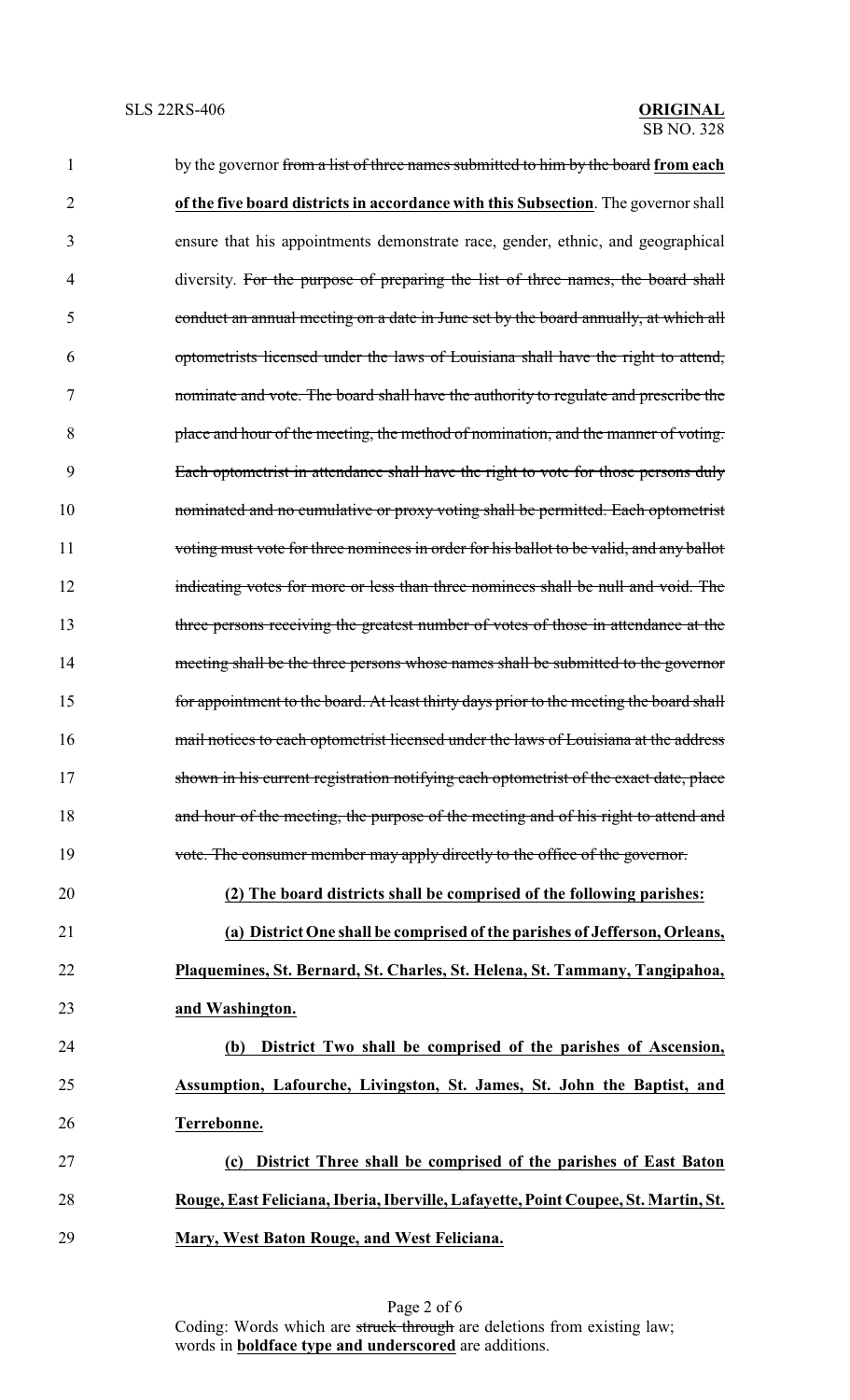| $\mathbf{1}$   | (d) District Four shall be comprised of the parishes of Acadia, Allen,             |
|----------------|------------------------------------------------------------------------------------|
| $\overline{2}$ | Avoyelles, Beauregard, Calcasieu, Cameron, Catahoula, Concordia, Evangeline,       |
| 3              | Grant, Jefferson Davis, LaSalle, Natchitoches, Rapides, Sabine, St. Landry,        |
| $\overline{4}$ | Vermilion, and Vernon.                                                             |
| 5              | (e) District Five shall be comprised of the parishes of Bienville, Bossier,        |
| 6              | Caddo, Caldwell, Claiborne, DeSoto, East Carroll, Franklin, Jackson, Lincoln,      |
| 7              | Madison, Morehouse, Ouachita, Red River, Richland, Tensas, Union, Webster,         |
| 8              | <b>West Carroll, and Winn.</b>                                                     |
| 9              | (3) When a vacancy occurs in the membership of the board representing              |
| 10             | one of the five districts for any reason, including expiration of term, removal,   |
| 11             | resignation, death, disability, or disqualification, the following nominating      |
| 12             | process shall be followed:                                                         |
| 13             | (a) The optometrist making the nomination shall be a resident of the               |
| 14             | district where the vacancy occurs.                                                 |
| 15             | (b) The optometrist nominee shall be a resident of the district where the          |
| 16             | vacancy occurs.                                                                    |
| 17             | (c) Nomination ballots shall be returned to the board office at least sixty        |
| 18             | days prior to a vacancy occurring by an expiring term.                             |
| 19             | (d) Nomination ballots shall be returned to the board office at least              |
| 20             | thirty days following a vacancy occurring by death, resignation, inability to act, |
| 21             | or other cause.                                                                    |
| 22             | The secretary of the board shall be charged with the duty of<br>(4)(a)             |
| 23             | forwarding to each licensed optometrist, by United States mail, to the last        |
| 24             | known address indicated in the board's records, a nomination ballot. The ballot,   |
| 25             | or an accompanying communication, shall indicate the date, time, and place, for    |
| 26             | the counting of ballots. At a gathering open to the public, the ballots shall be   |
| 27             | counted openly by the secretary or by one or more individuals designated by the    |
| 28             | president. The secretary shall certify to the governor the names of the three      |
| 29             | nominees receiving the highest number of nominations. From the names               |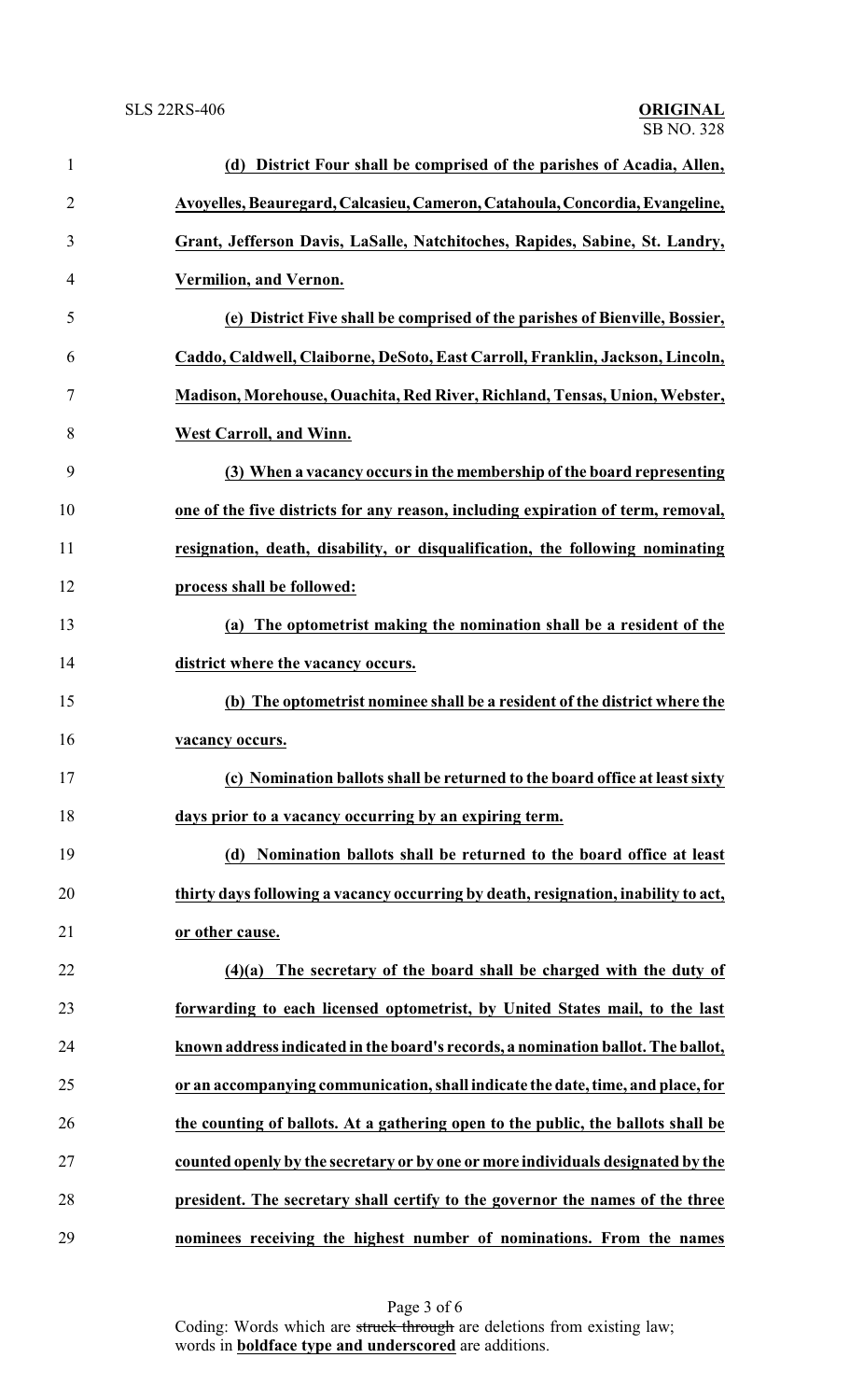| $\mathbf{1}$   | submitted to him in this manner, the governor may select and appoint one         |
|----------------|----------------------------------------------------------------------------------|
| $\overline{2}$ | eligible individual to fill the vacancy in question.                             |
| 3              | (b) In the absence of the secretary, or in the event of his inability or         |
| 4              | failure to act, the duties of the secretary with respect to the mailing and      |
| 5              | counting of ballots and the certification to the governor shall be performed by  |
| 6              | the president of the board.                                                      |
| 7              | (5) The successor to each member of the board appointed from a board             |
| 8              | district shall be appointed from the district having the same number             |
| 9              | designation as the district from which the member who is being replaced was      |
| 10             | appointed.                                                                       |
| 11             | (6) District representatives shall be initially appointed as follows:            |
| 12             | (a) A representative from District One to fill a vacancy in the position         |
| 13             | expiring in June 2022.                                                           |
| 14             | (b) A representative from District Two to fill a vacancy in the position         |
| 15             | expiring in June 2023.                                                           |
| 16             | (c) A representative from District Three to fill a vacancy in the position       |
| 17             | expiring in June 2024.                                                           |
| 18             | (d) A representative from District Four to fill a vacancy in the position        |
| 19             | expiring in June 2025.                                                           |
| 20             | (e) A representative from District Five to fill the vacancy in a position        |
| 21             | expiring in June 2026.                                                           |
| 22             | $C(1)$ The consumer member shall be selected from the state at large and         |
| 23             | appointed by the governor. Any person interested in serving as the consumer      |
| 24             | member may apply directly to the office of the governor. The consumer member     |
| 25             | of the board shall possess all of the following qualifications:                  |
| 26             | $\ast$<br>*<br>∗                                                                 |
| 27             | Each appointment by the governor shall be subject to Senate<br>D(1)              |
| 28             | confirmation. The term of each member shall be five years, except that no person |
| 29             | shall be appointed to serve more than three full terms on the board, whether the |

Page 4 of 6 Coding: Words which are struck through are deletions from existing law; words in **boldface type and underscored** are additions.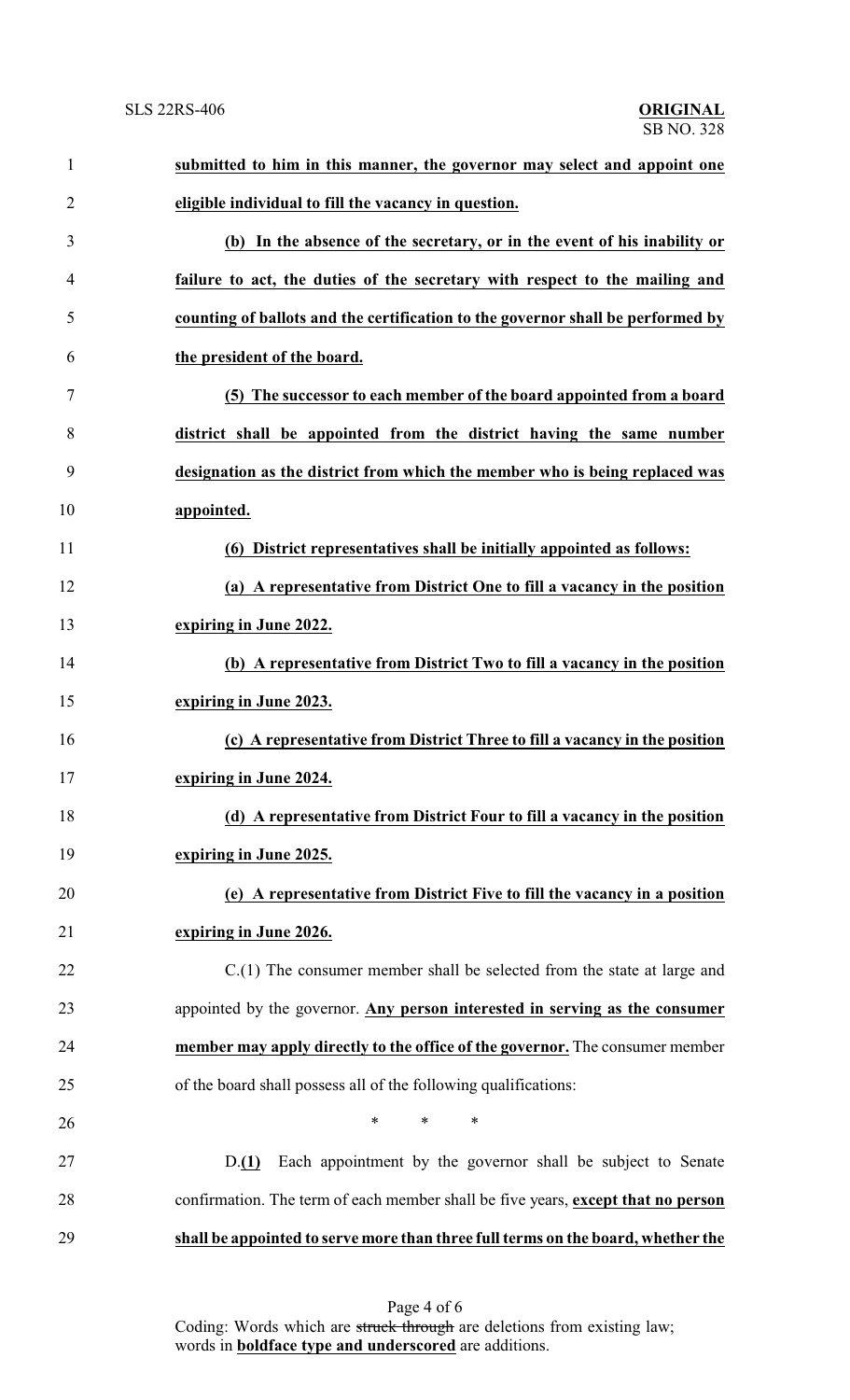| $\mathbf{1}$   | service is consecutive or not. but vacancies A vacancy occurring during the term               |
|----------------|------------------------------------------------------------------------------------------------|
| $\overline{2}$ | of a member shall be filled for the unexpired term by an optometrist possessing the            |
| 3              | qualifications for board membership, nominated by the remaining members of the                 |
| $\overline{4}$ | board and appointed in accordance with Subsection B of this Section. and                       |
| 5              | appointed by the governor from that nomination. A vacancy in the consumer position             |
| 6              | shall be filled with another consumer.                                                         |
| 7              | (2) No member of the board shall hold an elected or appointed position                         |
| 8              | in an optometry professional association for the term of the member's                          |
| 9              | appointment to the board.                                                                      |
| 10             | $\ast$<br>$\ast$<br>∗                                                                          |
| 11             | Section 2. The provision of this Act prohibiting a member of the Louisiana State               |
| 12             | Board of Optometry Examiners from serving more than three full terms on the board shall        |
| 13             | only apply to any term that began on or after January 1, 2016. The provisions of this Act      |
| 14             | shall not prohibit any current board members who have served more than three full terms        |
| 15             | from continuing to serve in that position for the remainder of their term or until a successor |
|                |                                                                                                |

16 is appointed.

The original instrument and the following digest, which constitutes no part of the legislative instrument, were prepared by Brandi Cannon.

SB 328 Original 2022 Regular Session Fred Mills

DIGEST

Present law provides for the La. State Board of Optometry Examiners within the La. Dept. of Health, comprising five licensed optometrists who have practiced optometry in this state for seven years and one consumer member. Proposed law retains present law and provides that the optometrists must be actively licensed and in good standing with the board.

Present law provides that each licensed optometrist member of the board shall be appointed by the governor from a list of three names submitted to him by the board. Proposed law provides for five board districts with one licensed optometrist member representing each district.

Present law provides that the term of each member shall be five years. Proposed law retains present law and provides that no person shall be appointed to serve more than three full terms, whether the service is consecutive or not.

Proposed law provides that no member of the board shall hold an elected or appointed position in an optometry professional association for the term of the member's appointment to the board.

Proposed law shall only apply to any term that began on or after January 1, 2016, and shall

Page 5 of 6 Coding: Words which are struck through are deletions from existing law; words in **boldface type and underscored** are additions.